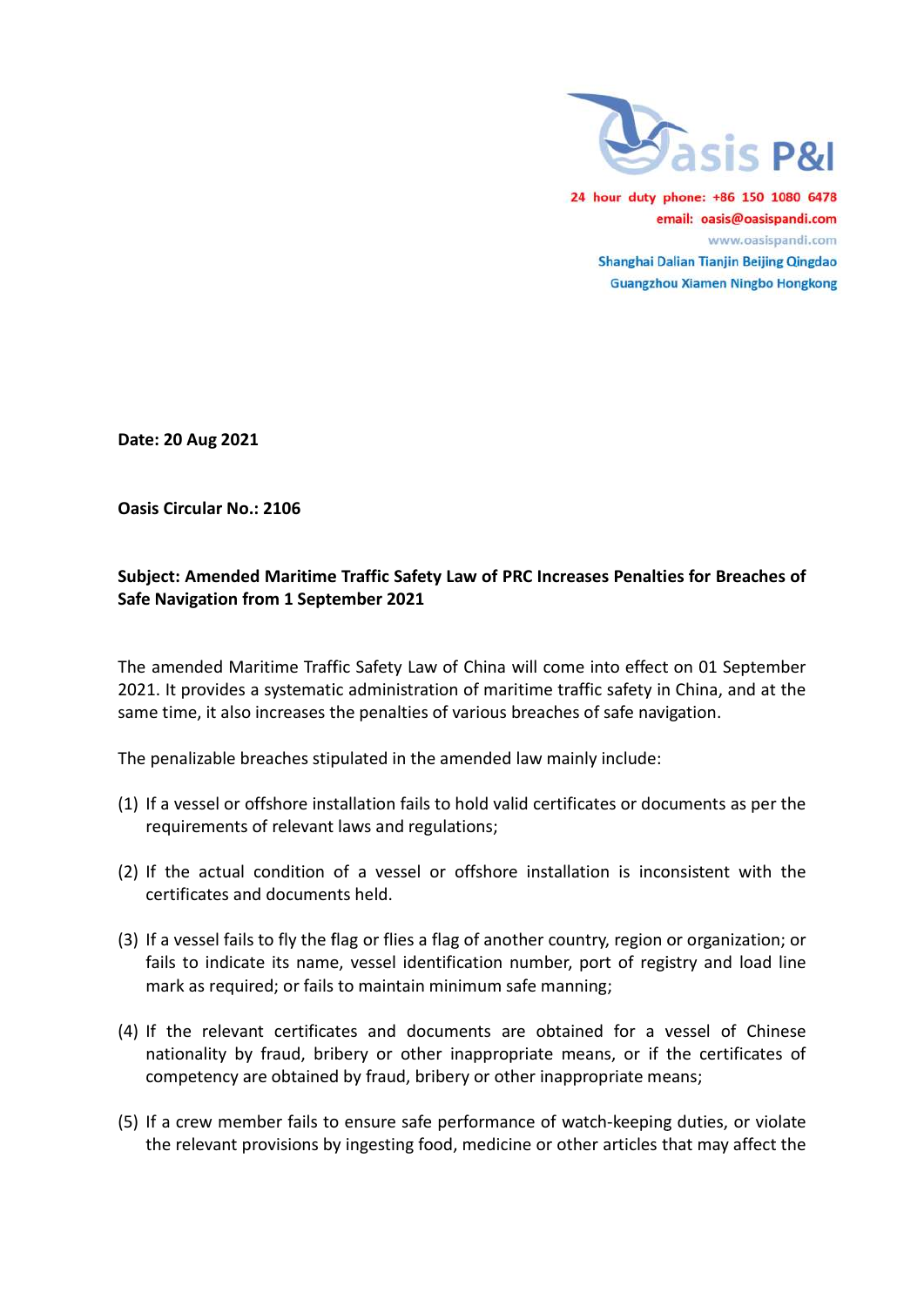watch-keeping safety, or commits other act in violation of the rules on watch-keeping duties at sea;

- (6) If a crew member fails to hold certificates of competency or health certificates, or these certificates held fail to satisfy the requirements;
- (7) If facilities and equipment for preventing collisions of vessels are not provided in the construction of a maritime or coastal project, or special aids to navigation not set as required; if the maritime traffic support service system is damaged or its work efficiency hindered; if breeding, planting, fishing and other operations or activities that affect the maritime traffic safety are carried out within the safe operation areas and roadsteads;
- (8) If a vessel fails to follow the rules of maritime radio communication;
- (9) If a vessel fails to apply for pilotage in accordance with the law;
- (10)If a vessel fails to follow the rules for navigating, berthing or carrying out operations at sea;
- (11)If a vessel sailing on international routes enters into or exits a port without permission; or if a vessel sailing on domestic routes fails to report to maritime authorities when entering into or exiting a port or an off-port loading and unloading station;
- (12)If a vessel or offshore installation carries out offshore construction operations without permission, fails to carry out operations as permitted, or carries out operations beyond the verified safe operation area, or carries out water and underwater activities that may affect the maritime traffic safety;
- (13)If the owners, operator or manager of an obstruction fails to set warning signs in a timely manner in accordance with relevant requirement, or fails to report the name, shape, size, location and depth of the obstruction to maritime authorities, or fails to salvage or remove the obstruction within the time limit prescribed by the maritime authorities;
- (14)If a vessel of foreign nationality enters into or exits the internal waters or territorial sea of China in violation of relevant laws;
- (15)If a carrier or a shipper fails to observe the relevant rules and requirements concerning carriage of dangerous goods;
- (16)If a vessel or offshore installation that is in distress or involved in a maritime traffic accident fails to perform reporting obligations, or has concealment or false reporting, or escapes after a maritime traffic accident;
- (17)If a vessel or offshore installation fails to perform maritime rescue obligations or refuses to obey the command of the maritime search and rescue centre;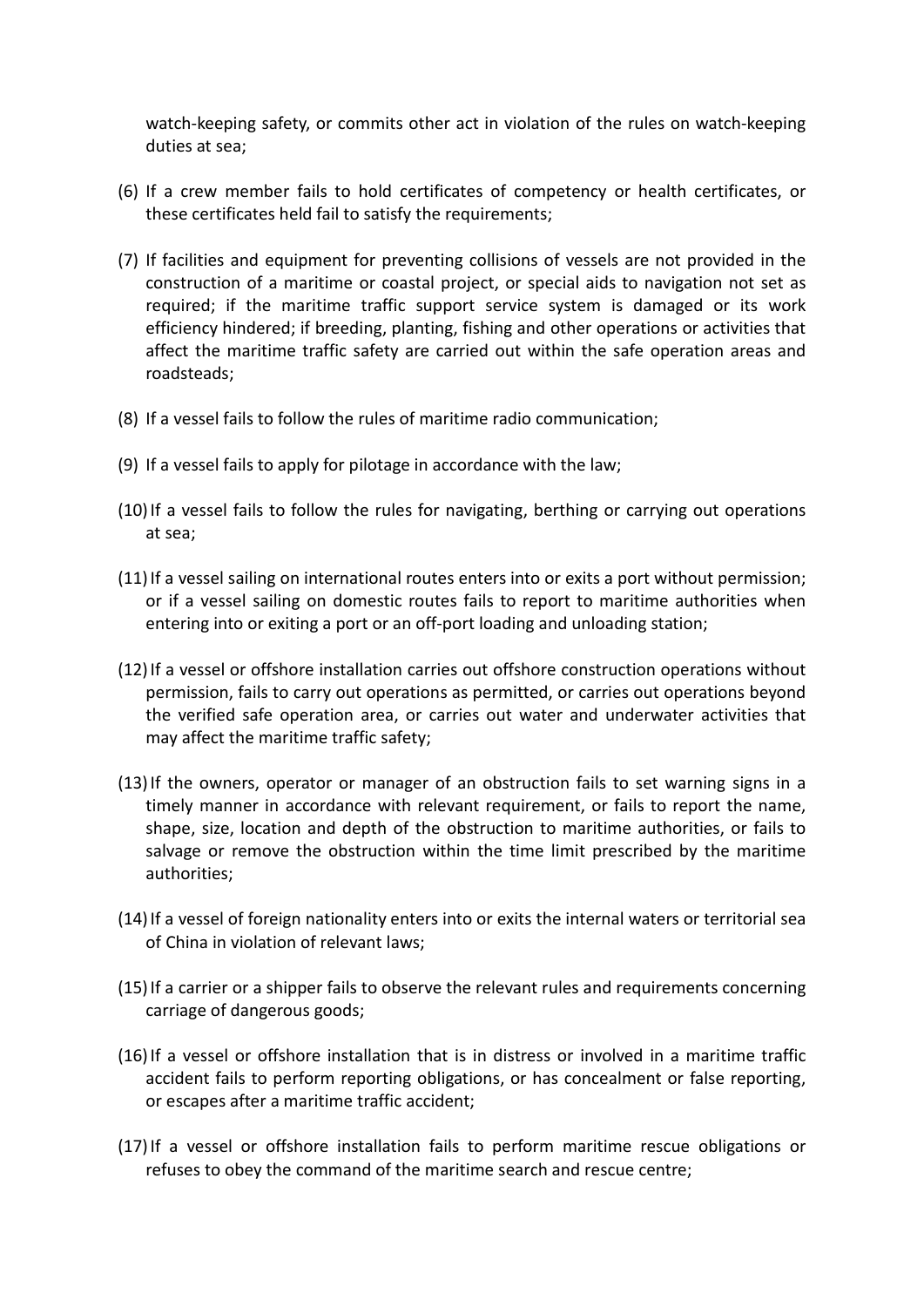(18)If a vessel or individual refuses or obstructs the supervision or inspection of the maritime authorities or practices fraud during the supervision and inspection.

We set out some typical and commonly seen breaches as follows together with the possible penalties for the reference of vessel owners, managers and seafarers:

## $\triangleright$  If a Vessel or offshore installation doesn't hold valid certificates or documents:

## Penalty:

Owners, operator or manager: subject to a fine of between RMB30,000 and RMB300,000. Master and relevant liable persons: subject to a fine of between RMB3,000 and RMB30,000.

Serious circumstances: the master and liable crew members shall be subject to suspension for 18 to 30 months or even revocation of their certificates of competency; the forged or altered certificates and documents held by the vessel shall be confiscated; and a vessel with serious potential safety hazard may be confiscated according to the law.

## $\triangleright$  If a Vessel carries goods beyond the load line or the cargo category approved in the vessel inspection certificate:

## Penalty:

Owners, operator or manager: subject to a fine of between RMB20,000 and RMB200,000. Master and relevant liable persons: subject to a fine of between RMB2,000 and RMB20,000, and suspension of the certificates of competency for three to twelve months. Serious circumstances: revocation of the certificates of competency of the master and relevant liable persons.

 $\triangleright$  If a vessel fails to navigate, berth or carry out operations within the navigation areas as specified in the vessel inspection certificate:

#### Penalty:

Owners, operator or manager: subject to a fine of between RMB20,000 and RMB200,000. Master and relevant liable persons: subject to a fine of between RMB2,000 and RMB20,000, and/or suspension of the certificates of competency for three to twelve months.

Serious circumstances: revocation of the certificates of competency of the master and liable crewmembers.

 $\triangleright$  If the manning of a vessel or offshore installation doesn't' satisfy the requirements for the minimum safe manning:

#### Penalty:

Owners, operator or manager: subject to a fine of between RMB20,000 and RMB200,000. Master and relevant liable persons: subject to a fine of between RMB2,000 and RMB20,000, and suspension of the certificates of competency for three to twelve months.